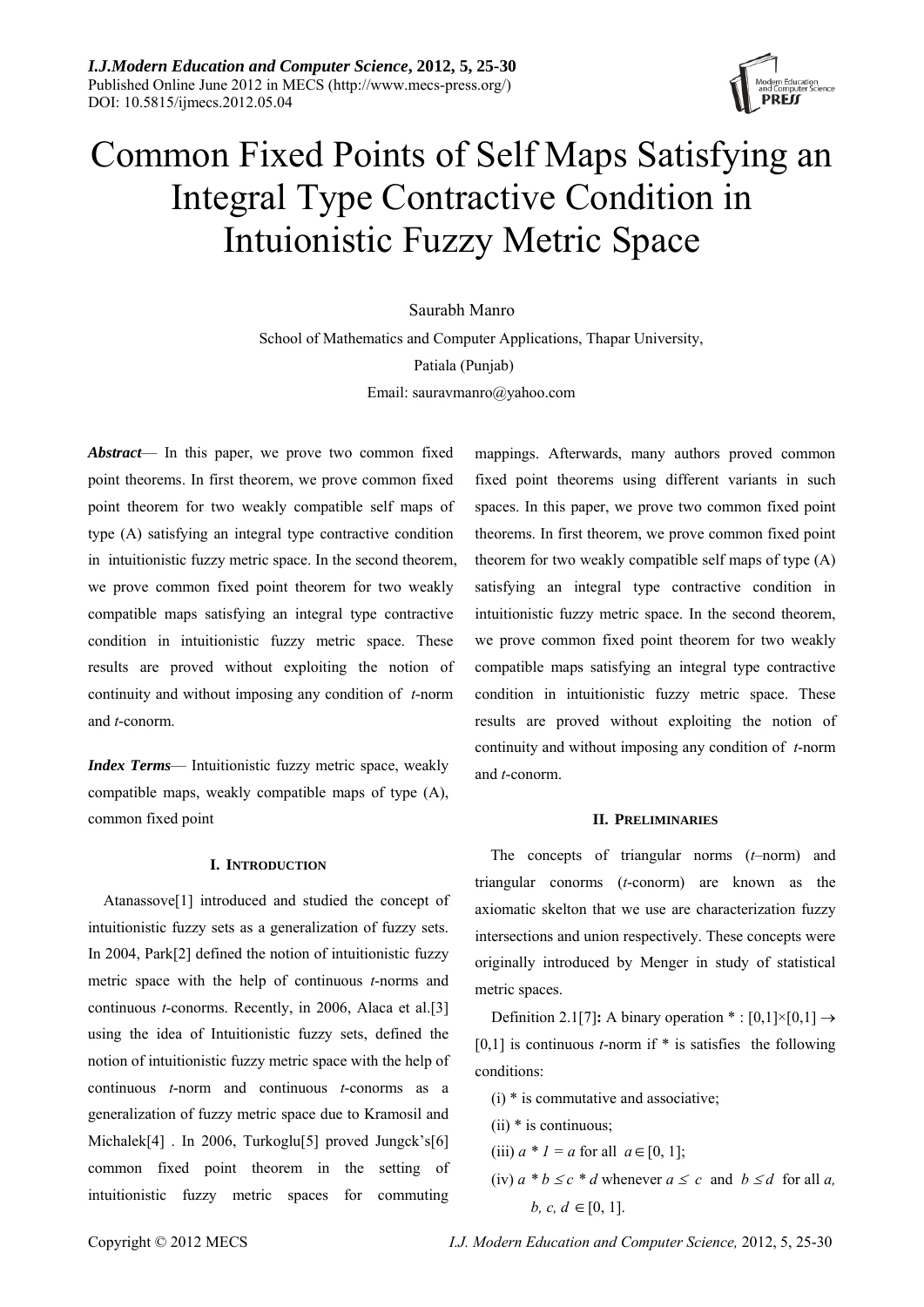Definition 2.2[7]: A binary operation  $\Diamond : [0,1] \times [0,1] \rightarrow$ [0,1] is continuous *t*-conorm if  $\Diamond$  is satisfies the following

conditions:

(i)  $\Diamond$  is commutative and associative;

(ii)  $\Diamond$  is continuous;

- (iii)  $a \Diamond 0 = a$  for all  $a \in [0, 1]$ ;
- (iv)  $a \Diamond b \ge c \Diamond d$  whenever  $a \le c$  and  $b \le d$  for all *a, b, c, d* ∈ [0, 1].

 Alaca et al.[3] defined the notion of intuitionistic fuzzy metric space as follows :

Definition 2.3[3]: A 5-tuple  $(X, M, N, *, \Diamond)$  is said to be an intuitionistic fuzzy metric space if *X* is an arbitrary set, \* is a continuous *t*-norm, ◊ is a continuous *t*-conorm and *M, N* are fuzzy sets on  $X^2 \times [0, \infty)$  satisfying the following conditions:

- (i)  $M(x, y, t) + N(x, y, t) \leq 1$  for all *x*, *y* in *X* and  $t > 0$ ;
- (ii)  $M(x, y, 0) = 0$  for all  $x, y$  in  $X$ ;
- (iii)  $M(x, y, t) = 1$  for all x, y in X and  $t > 0$  if and only if  $x = y$ ;
- (iv)  $M(x, y, t) = M(y, x, t)$  for all *x*, *y* in *X* and  $t > 0$ ;
- (v) M(x, y, t) \* M(y, z, s)  $\leq M(x, z, t + s)$  for all *x, y, z* in *X* and *s, t >* 0;
- (vi) for all *x*, *y* in *X*,  $M(x, y, ...)$ :  $[0, \infty) \rightarrow [0, 1]$  is left continuous;
- (vii)  $\lim_{t\to\infty}M(x, y, t)=1$  for all x, y in X and  $t>0$ ;
- (viii)  $N(x, y, 0) = 1$  for all  $x, y$  in  $X$ ;
- (ix)  $N(x, y, t) = 0$  for all x, y in X and  $t > 0$  if and only if  $x = y$ ;
- (x)  $N(x, y, t) = N(y, x, t)$  for all  $x, y$  in  $X$  and  $t > 0$ ;
- $(x_i)$  *N(x, y, t)*  $\Diamond$  *N(y, z, s)*  $\geq$  *N(x, z, t + s)* for all *x, y, z* in *X* and *s, t > 0;*
- (xii) for all *x*, *y* in *X*,  $N(x, y, .)$  :  $[0, \infty) \rightarrow [0, 1]$  is right continuous;

 $(xiii)$  *lim*<sub>*t*→∞</sub> $N(x, y, t) = 0$  for all *x*, *y* in *X*:

Then (*M, N*) is called an intuitionistic fuzzy metric on *X*. The functions  $M(x, y, t)$  and  $N(x, y, t)$  denote the degree of nearness and the degree of non-nearness between *x* and *y* w.r.t. *t* respectively.

Remark 2.4:[3] Every fuzzy metric space (*X, M, \**) is an intuitionistic fuzzy metric space of the form

 $(X, M, I-M, *, \lozenge)$  such that *t*-norm \* and *t*-conorm  $\lozenge$  are associated as  $x \Diamond y = I - ((I - x) * (I - y))$  for all *x*, *y* in *X*.

Lemma 2.5:[3] In intuitionistic fuzzy metric space  $(X, M, N, *, \diamond)$ ,  $M(x, y, *)$  is non-decreasing and  $N(x, y, \diamond)$ is non-increasing for all *x, y* in *X*.

Proof: Suppose that  $M(x, y, *)$  is non-increasing, therefore for  $t \leq s$ , we have

*M*(*x*, *y*, *t*) ≥ *M*(*x*, *y*, *s*).

For all *x, y, z* in *X*, we have

*M*(*x*, *z*, *t* + *s*) ≥ *M*(*x*, *y*, *t*)  $*$  *M*(*y*, *z*, *s*).

In particular for  $z = y$ , we have

*M*(*x*, *y*, *t* + *s*) ≥ *M*(*x*, *y*, *t*)  $*$  *M*(*y*, *y*, *s*).

*M*(*x*, *y*, *t* + *s*) ≥ *M*(*x*, *y*, *t*) \* *1* = *M*(*x*, *y*, *t*), a contradiction, hence  $M(x, y, *)$  is non-decreasing.

Again, suppose  $N(x, y, \Diamond)$  is non-decreasing, therefore for  $t \leq s$ , we have

 $N(x, y, s) \geq N(x, y, t).$ For all *x, y, z* in *X*, we have

*N(x, z, t + s)* ≤ *N(x, y, t)* ◊ *N(y, z, s)*.

In particular for  $z = y$ , we have

*N*(*x*, *y*, *t* + *s*) ≤ *N*(*x*, *y*, *t*) ◊ *N*(*y*, *y*, *s*)

 $N(x, y, t + s) \leq N(x, y, t) \geq 0 = N(x, y, t),$ a contradiction, hence  $N(x, y, \Diamond)$  is non-increasing.

Definition 2.6[3]: Let  $(X, M, N, *$ ,  $\Diamond)$  be an intuitionistic fuzzy metric space. Then

(a) a sequence  $\{x_n\}$  in *X* is said to be Cauchy sequence if, for all  $t > 0$  and  $p > 0$ ,

 $\lim_{n\to\infty}$ *M*( $x_{n+n}$ ,  $x_n$ , t) = 1

*and*  $\lim_{n\to\infty}N(x_{n+n}, x_n, t)=0.$ 

(b) a sequence  $\{x_n\}$  in X is said to be convergent to a point *x* in *X* if, for all  $t > 0$ ,

 $\lim_{n\to\infty}M(x_n, x, t)=1$ 

*and*  $lim_{n\rightarrow\infty}N(x_n, x, t)=0$ .

Definition 2.7[3]: An intuitionistic fuzzy metric space  $(X, M, N, * , \Diamond)$  is said to be complete if and only if every Cauchy sequence in *X* is convergent.

Example 2.8:[3]  $X = \left\{ \frac{1}{n}, n \in N \right\} \cup \left\{ 0 \right\}$  and let \*

conorm defined by  $a * b = ab$  and  $a \Diamond b = min\{1, a + b\}$ be the continuous *t*-norm and  $\Diamond$  be the continuous *t*-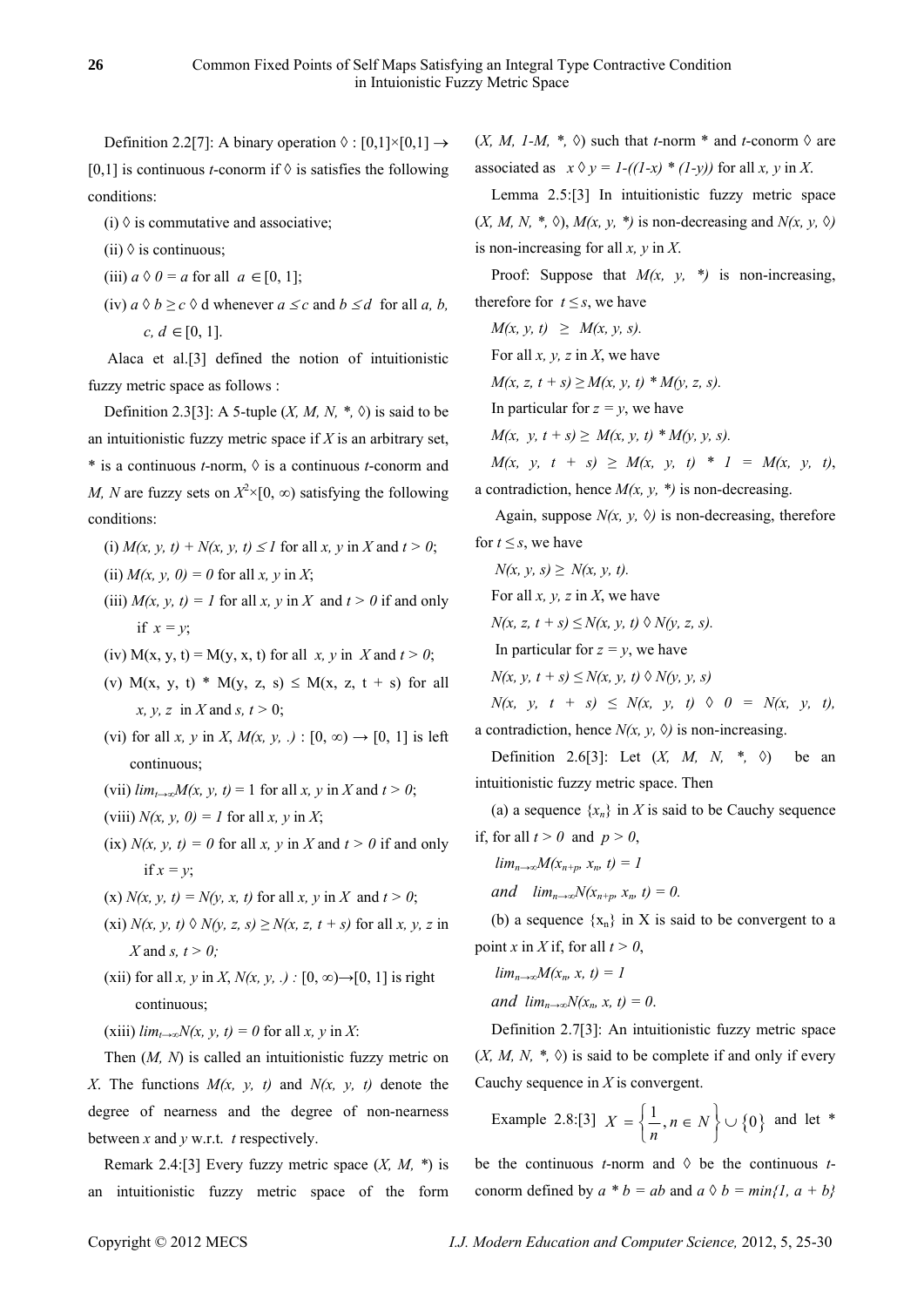respectively, for all *a*, *b*∈[0, 1]. For each  $t \in (0, \infty)$  and

$$
M(x, y, t) = \begin{cases} \frac{t}{t + |x - y|}, & t > 0, \\ 0 & t = 0 \end{cases}
$$
  
and 
$$
N(x, y, t) = \begin{cases} \frac{|x - y|}{t + |x - y|}, & t > 0, \\ 1 & t = 0 \end{cases}
$$

 $x, y \in X$  define (*M, N*) by

Clearly,  $(X, M, N, *, \Diamond)$  is complete intuitionistic fuzzy metric space.

Definition 2.9[5]: A pair of self mappings  $(f, g)$  of a intuitionistic fuzzy metric space  $(X, M, N, * , \Diamond)$  is said to be commuting if

 $M(fgx, gfx, t) = 1$  and

*N( fgx , gfx , t) = 0* for all  $x \in X$ .

Definition 2.10[5]: A pair of self mappings ( *f , g* ) of a intuitionistic fuzzy metric space  $(X, M, N, * , \Diamond)$  is said to be weakly commuting if

$$
M(fgx, gfx, t) \ge M(fx, gx, t)
$$
 and  

$$
N(fgx, gfx, t) \le N(fx, gx, t)
$$
  
for all  $x \in X$  and  $t > 0$ .

Definition 2.11[5]: A pair of self mappings ( *f, g* ) of a intuitionistic fuzzy metric space  $(X, M, N, * , \Diamond)$  is said to be compatible if

$$
\lim_{n \to \infty} M(fgx_n, gfx_n, t) = 1,
$$
  

$$
\lim_{n \to \infty} N(fgx_n, gfx_n, t) = 0
$$

for all  $t > 0$ , whenever  $\{x_n\}$  is a sequence in *X* such that  $\lim_{n \to \infty} fx_n = \lim_{n \to \infty} gx_n = u$  for some *u* in *X*.

Definition 2.12 [8]: Two self maps *f* and *g* on a set *X* are said to be weakly compatible if they commute at the coincidence points i.e., if  $fu = gu$  for some *u* in *X*, then *fgu = gfu.*

It is easy to see that two compatible maps are weakly compatible but converse is not true.

Definition 2.13: A pair of self mappings ( *f, g* ) of a intuitionistic fuzzy metric space  $(X, M, N, * , \Diamond)$  is said to be weakly compatible of type (*A*) if

$$
\lim_{n \to \infty} M(fgx_n, ggx_n, t) = 1,
$$
  
\n
$$
\lim_{n \to \infty} N(fgx_n, ggx_n, t) = 0
$$
  
\nor  
\n
$$
\lim_{n \to \infty} M(gfx_n, ffx_n, t) = 1,
$$
  
\n
$$
\lim_{n \to \infty} N(gfx_n, ffx_n, t) = 0
$$

for all  $t > 0$ , whenever  $\{x_n\}$  is a sequence in *X* such

that  $\lim_{n \to \infty} fx_n = \lim_{n \to \infty} gx_n = u$  for some *u* in *X*.

# **III. MAIN RESULT**

Now, we prove our main theorem as follows:

Theorem 3.1: Let *f* and *g* be weakly compatible maps of type (*A*) of a complete intuitionistic fuzzy metric space  $(X, M, N, * , \Diamond)$  satisfying the following conditions:

- $(3.1)$  f(X)  $\subseteq$  g(X)
- (3.2) any one of the mappings f or g is continuous

$$
(3.3)\int_0^{1-M(\mathit{fx},\mathit{fy},ct)}\varphi(t)dt < \int_0^{1-M(gx,gy,t)}\varphi(t)dt,
$$
  

$$
\int_0^{1-N(\mathit{fx},\mathit{fy},ct)}\varphi(t)dt > \int_0^{1-N(gx,gy,t)}\varphi(t)dt,
$$

for each x, y in X,  $t > 0$ ,  $c \in [0,1)$ , where  $\varphi : R^+ \rightarrow R$  is a lebesgue integrable mapping which is summable, non negative and such that

$$
(3.4)\int_0^{\epsilon}\varphi(t)dt>0 \text{ for each }\epsilon>0.
$$

Then *f* and *g* have a unique common fixed point.

Proof: Let  $x_0 \in X$ . Since  $f(X) \subseteq g(X)$ , choose  $x_1 \in X$ such that  $gx_1 = fx_0$ . Choose  $x_{n+1}$  such that  $y_n = gx_{n+1} = fx_n$ . We now show that  $\{y_n\}$  is a Cauchy sequence. For each integer  $n \geq 1$ , and from (3.3), we have

$$
\int_{0}^{1-M(y_{n}, y_{n+1}, t)} \varphi(t)dt = \int_{0}^{1-M(\hat{f}x_{n}, \hat{f}x_{n+1}, t)} \varphi(t)dt \n< \int_{0}^{1-M(\text{gx}_{n}, \text{gx}_{n+1}, \frac{t}{c})} \varphi(t)dt \n= \int_{0}^{1-M(\hat{f}x_{n-1}, \hat{f}x_{n}, \frac{t}{c})} \varphi(t)dt \n< \int_{0}^{1-M(\text{gx}_{n-1}, \text{gx}_{n}, \frac{t}{c^{2}})} \varphi(t)dt,
$$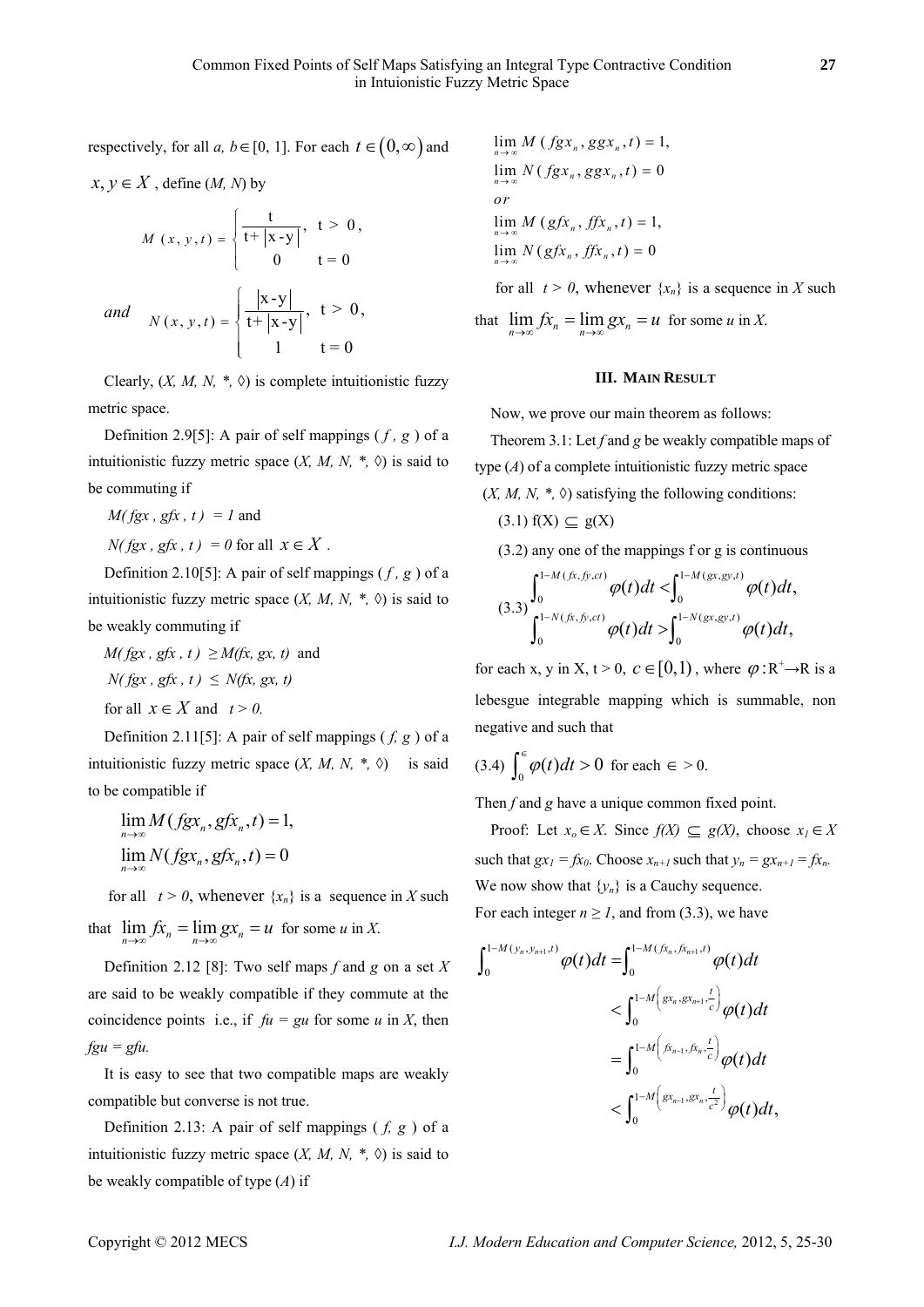*and*

$$
\int_{0}^{1-N(y_{n}, y_{n+1}, t)} \varphi(t)dt = \int_{0}^{1-N(\hat{p}_{n}, \hat{p}_{n+1}, t)} \varphi(t)dt \n\qquad \int_{0}^{1-N\left(gx_{n}, gx_{n+1}, \frac{t}{c}\right)} \varphi(t)dt \n= \int_{0}^{1-N\left(\hat{p}_{n-1}, \hat{p}_{n}, \frac{t}{c}\right)} \varphi(t)dt \n\qquad \int_{0}^{1-N\left(gx_{n-1}, gx_{n}, \frac{t}{c^{2}}\right)} \varphi(t)dt.
$$

In this fashion, we obtain

$$
\int_0^{1-M(y_n, y_{n+1}, t)} \varphi(t) dt < \int_0^{1-M(y_0, y_1, \frac{t}{c^n})} \varphi(t) dt
$$
  
and  

$$
\int_0^{1-N(y_n, y_{n+1}, t)} \varphi(t) dt > \int_0^{1-N(y_0, y_1, \frac{t}{c^n})} \varphi(t) dt.
$$

Now letting  $n \rightarrow \infty$  and using Lebesgue dominated convergence theorem, it follows in view of (3.4),

$$
\lim_{n \to \infty} M(y_n, y_{n+1}, t) = 1
$$
  
\n
$$
\lim_{n \to \infty} N(y_n, y_{n+1}, t) = 0
$$
  
\nSimilarly,

$$
\lim_{n \to \infty} M(y_{n+1}, y_{n+2}, t) = 1
$$
  

$$
\lim_{n \to \infty} N(y_{n+1}, y_{n+2}, t) = 0
$$

Now for any positive integer *p*, we have

$$
M(y_n, y_{n+p}, t) \ge M\left(y_n, y_{n+1}, \frac{t}{p}\right) * ...
$$
  
.  $p - times... * M\left(y_{n+p-1}, y_{n+p}, \frac{t}{p}\right)$   

$$
\ge M\left(y_n, y_{n+1}, \frac{t}{p}\right) * ... p - times... * M\left(y_n, y_{n+1}, \frac{t}{p}\right)
$$
  
and  

$$
N(y_n, y_{n+p}, t) \le N\left(y_n, y_{n+1}, \frac{t}{p}\right) \lozenge ...
$$

$$
p - \text{times...} \otimes N\left(y_{n+p+1}, \frac{t}{p}\right)
$$
  

$$
\leq N\left(y_{n}, y_{n+1}, \frac{t}{p}\right) \otimes \dots p - \text{times...} \otimes N\left(y_{n+p-1}, y_{n+p}, \frac{t}{p}\right)
$$

Since

$$
\lim_{n \to \infty} M (y_n, y_{n+1}, t) = 1
$$
  
and  

$$
\lim_{n \to \infty} N (y_n, y_{n+1}, t) = 0,
$$

It follows that

$$
\lim_{n \to \infty} M (y_n, y_{n+p}, t) \ge 1 * 1 * ... * 1 \ge 1
$$
  
and

$$
\lim_{n\to\infty} N(y_n, y_{n+1}, t) \le 0 \, \text{for all } 0 \le 0.
$$

Thus  $\{y_n\}$  is a Cauchy sequence in *X*. Since *X* is complete, so there exist a point  $z$  in  $g(X)$  such that  $\lim_{n\to\infty} y_n = z$ .

Hence  $\lim_{n \to \infty} gx_{n+1} = \lim_{n \to \infty} fx_n = z$ . Since either *f* or *g* is continuous, let *g* be continuous, therefore  $\lim_{n\to\infty} gfx_n = gz$ .

But *f* and *g* are weakly compatible of type (*A*),  $\lim_{n\to\infty} fgx_n = gz$ .

Now from (3.3), we have

$$
\int_0^{1-M(fgx_n,fx_n,t)}\varphi(t)dt < \int_0^{1-M\left(sgx_n,gx_n,\frac{t}{c}\right)}\varphi(t)dt
$$
 and

$$
\int_0^{1-N(fgx_n,fx_n,t)}\varphi(t)dt>\int_0^{1-N\left(sgx_n,gx_n,\frac{t}{c}\right)}\varphi(t)dt.
$$

Letting  $n \rightarrow \infty$  and using Lebesgue dominated convergence theorem, it follows in view of (3.4), that *gz = z.*

Again from (3.3), we have

$$
\int_0^{1-M\,(f x_n,f z,t)} \varphi(t) dt < \int_0^{1-M\big(s x_n,g z,\frac{t}{c}\big)} \varphi(t) dt
$$

$$
\int_0^{1-N(\int x_n,\int z,t)} \varphi(t) dt > \int_0^{1-N\left(gx_n,gz,\frac{t}{c}\right)} \varphi(t) dt.
$$

Taking  $n \rightarrow \infty$  and using Lebesgue dominated convergence theorem, it follows in view of (3.4), that  $f\overline{z}$  = *z.* Hence, *z* is a common fixed point of *f* and *g.*

For Uniqueness: Suppose that  $w \neq z$  is also another fixed point of *f* and *g*. Then, we have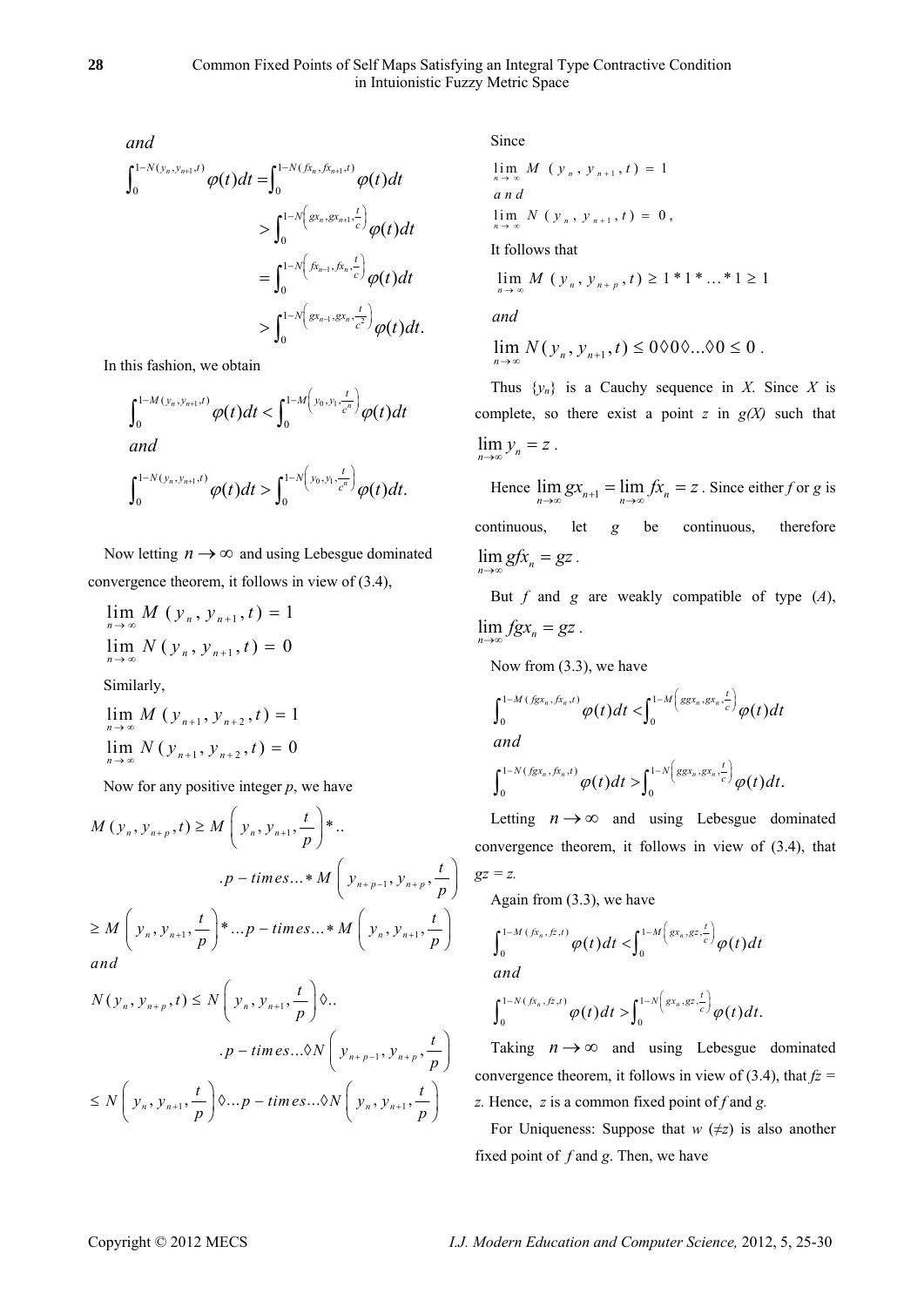$$
\int_{0}^{1-M(z,w,t)} \varphi(t)dt = \int_{0}^{1-M(\bar{z}, f\hat{w}, t)} \varphi(t)dt
$$
  

$$
< \int_{0}^{1-M(\bar{z}, z\hat{w}, \frac{t}{c})} \varphi(t)dt
$$
  

$$
= \int_{0}^{1-M(z, w, \frac{t}{c})} \varphi(t)dt
$$
  
and  

$$
\int_{0}^{1-N(z, w, t)} \varphi(t)dt = \int_{0}^{1-N(\bar{z}, f\hat{w}, t)} \varphi(t)dt
$$
  

$$
> \int_{0}^{1-N(\bar{z}, z\hat{w}, \frac{t}{c})} \varphi(t)dt
$$
  

$$
= \int_{0}^{1-N(z, w, \frac{t}{c})} \varphi(t)dt.
$$

where  $c \in [0,1)$ , which implies  $z = w$  and so uniqueness follows.

Theorem 3.2: Let *f* and *g* be weakly compatible self maps of intuitionistic fuzzy metric space  $(X, M, N, * , \Diamond)$ satisfying  $(3.1)$ ,  $(3.3)$ ,  $(3.4)$  and the following conditions: (3.6) any one of  $f(X)$  or  $g(X)$  is closed subset of X Then *f* and *g* have a unique common fixed point.

Proof: From proof of above theorem, we conclude that  ${y_n}$  is a Cauchy sequence in *X* and since either  $f(X)$  or *g(X)* is closed, for definiteness assume that *g(X)* is closed subset of *X*. Note that sequence  $\{y_{2n}\}\)$  is contained in  $g(X)$ and has a limit in  $g(X)$ , call it *z*. Let *u* in  $g^{-1}z$ . Then  $gu = z$ . Now we show that  $fu = z$ . From (3.3), we have

$$
\int_0^{1-M(\mathfrak{f}_{x_n},\mathfrak{f}_{u,t})} \varphi(t)dt < \int_0^{1-M\left(g_{x_n},g u,\frac{t}{c}\right)} \varphi(t)dt
$$
  
and  

$$
\int_0^{1-N(\mathfrak{f}_{x_n},\mathfrak{f}_{u,t})} \varphi(t)dt > \int_0^{1-N\left(g_{x_n},g u,\frac{t}{c}\right)} \varphi(t)dt
$$

Taking  $n \rightarrow \infty$  and using Lebesgue dominated convergence theorem, it follows in view of (3.4), that *fu = z.*

Since *f* and *g* are weakly compatible, therefore, it follow that  $f_z = fgu = gfu = gz$ .

Now, we show that *z* is a common fixed point of *f* and *g*. From (3.3), we have

$$
\int_0^{1-M(\hat{f}z,\hat{z},t)} \varphi(t)dt = \int_0^{1-M(\hat{f}z,\hat{f}u,t)} \varphi(t)dt
$$
  

$$
< \int_0^{1-M\left(gz,gu,\frac{t}{c}\right)} \varphi(t)dt
$$
  

$$
= \int_0^{1-M\left(gz,gu,\frac{t}{c}\right)} \varphi(t)dt
$$

*and* 

$$
\int_0^{1-N(fz,z,t)} \varphi(t)dt = \int_0^{1-N(fz,fu,t)} \varphi(t)dt
$$
  
> 
$$
\int_0^{1-N\left(fz,z,\frac{t}{c}\right)} \varphi(t)dt
$$
  
= 
$$
\int_0^{1-N\left(fz,z,\frac{t}{c}\right)} \varphi(t)dt
$$

which is a contradiction, since  $c \in [0,1)$ , therefore,  $fz = z = gz$  and hence, *z* is a common fixed point of *f* and *g*.

For Uniqueness: Suppose that  $w \neq z$  is also another fixed point of *f* and *g*. Then, we have

$$
\int_{0}^{1-M(z,w,t)} \varphi(t)dt = \int_{0}^{1-M(\hat{z},fw,t)} \varphi(t)dt
$$
  
< 
$$
< \int_{0}^{1-M(\hat{z},z,w,\frac{t}{c})} \varphi(t)dt
$$
  

$$
= \int_{0}^{1-M(z,w,\frac{t}{c})} \varphi(t)dt
$$

*and* 

$$
\int_0^{1-N(z,w,t)} \varphi(t)dt = \int_0^{1-N(\bar{z},\bar{f}w,t)} \varphi(t)dt
$$
  
> 
$$
\int_0^{1-N\left(gz,gw,\frac{t}{c}\right)} \varphi(t)dt
$$
  
= 
$$
\int_0^{1-N\left(gz,gw,\frac{t}{c}\right)} \varphi(t)dt
$$

where  $c \in [0,1)$ , which implies  $z = w$  and so uniqueness follows.

Example 3.3: Let  $X = [0,1]$ . Define

$$
M(x, y, t) = \begin{cases} \frac{t}{t + |x - y|}, & t > 0, \\ 0 & t = 0 \end{cases}
$$